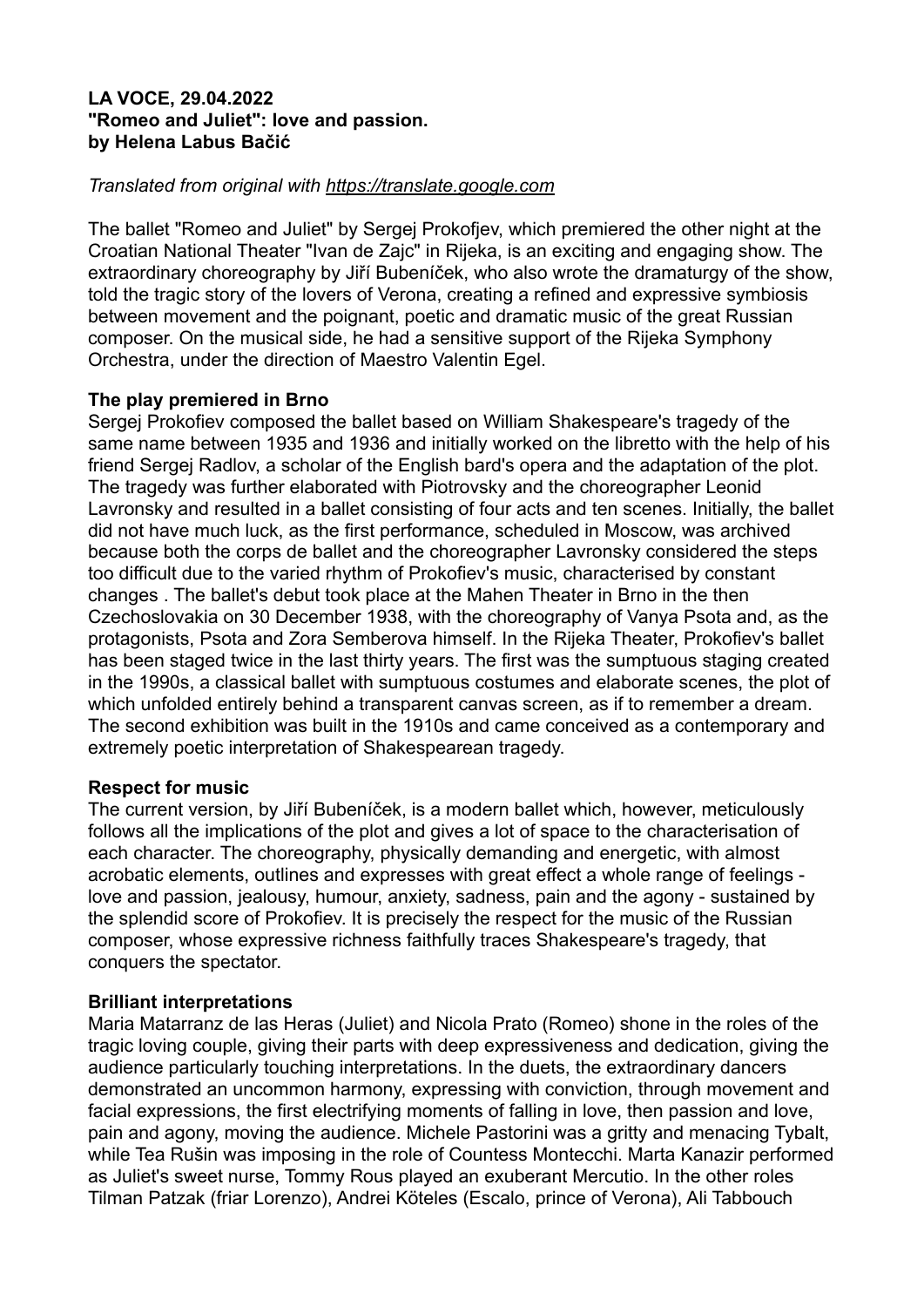(count Capulet), Marta Voinea Čavrak (countess Capuleti), Jody Bet (Paride), Francesco Pio de Benedictis (count Montecchi), Leonardo De Santis (Benvoglio), Soyoka Iwata, Milica Mucibabić, Ksenija Krutova, Anna Zardi and Maria del Mar Hernandez.

### **A participating public**

The scenography, signed by Ana Aleksandra Buković, made up of architectural elements and fragments of statues, effectively suggested a Renaissance setting for the ballet, while by placing a catwalk in the centre of the audience, the intention was also to make the public participate in the plot and expand the place of the action, transforming the entire theatre hall into a stage. The discreet lighting of Dalibor Fugošić and Jiří Bubeníček accompanied the unfolding of the plot, while the videos by Fanni Tutek Hajnal enlivened the background of the stage and added an extra dimension to the show. The costumes, by Nadina Cojocaru (who also signs the dramaturgy of the show), were intended to be a contemporary interpretation of Renaissance fashion, but they seemed rather dull to us. Do not it would have spoiled some accents of colour, above all in the costumes of the nobility and in particular in those of Romeo and Juliet.

### **Interventions of the actors**

The ballet was interspersed with the interventions of the actors Ivna Bruck of the Italian Drama and Mario Jovev of the Croatian Drama, who interpreted some verses of the Shakespearean tragedy in the Croatian language. These segments seemed superfluous to us as they occasionally covered the wonderful music of the ballet, already clear and descriptive in itself, and stopped the unfolding of the plot. Perhaps they would not have been so much of a hindrance if they had only been introduced at the beginning and end of the show. Despite this, the two actors vigorously interpreted their lines.

The Rijeka Symphony Orchestra with Maestro Valentin Egel was a more than sure support for the ballet troupe, performing each segment of the demanding score with enthusiasm and a well-balanced dynamics, from the dramatic Dance of the Knights to the poignant melody that describes death. of Juliet. The Orchestra has given birth to the extraordinary melodic inventiveness and imaginative orchestration that make the ballet "Romeo and Juliet" a true masterpiece and one of the pinnacles of 20th century orchestral music. Long and loud applause from the enthusiastic audience.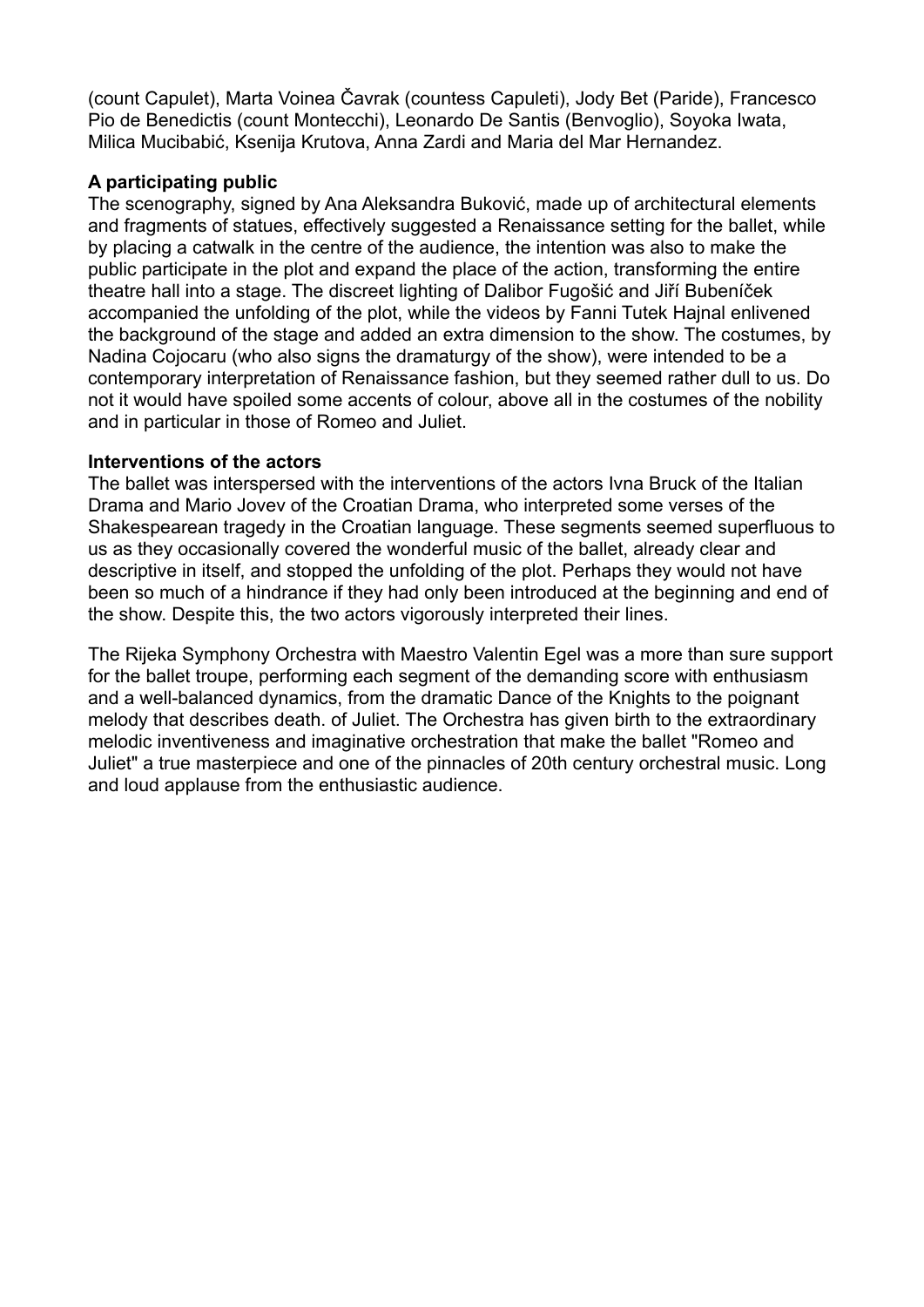# «Romeo e Giulietta»: amore e passione

Aprile 29, 2022



*Maria Matarranz de las Heras (Giulietta) e Nicola Prato (Romeo). Foto: FANNI TUTEK HAJNAL*

È uno spettacolo emozionante e coinvolgente il balletto "Romeo e Giulietta" di Sergej Prokofjev, la cui première ha avuto luogo l'altra sera al Teatro Nazionale Croato "Ivan de Zajc" di Fiume. La straordinaria coreografia di Jiří Bubeníček, che ha firmato pure la drammaturgia dello spettacolo, ha raccontato la tragica storia degli amanti di Verona creando una raffinata ed espressiva simbiosi tra il movimento e la struggente, poetica e drammatica musica del grande compositore russo. Dal lato musicale, ha avuto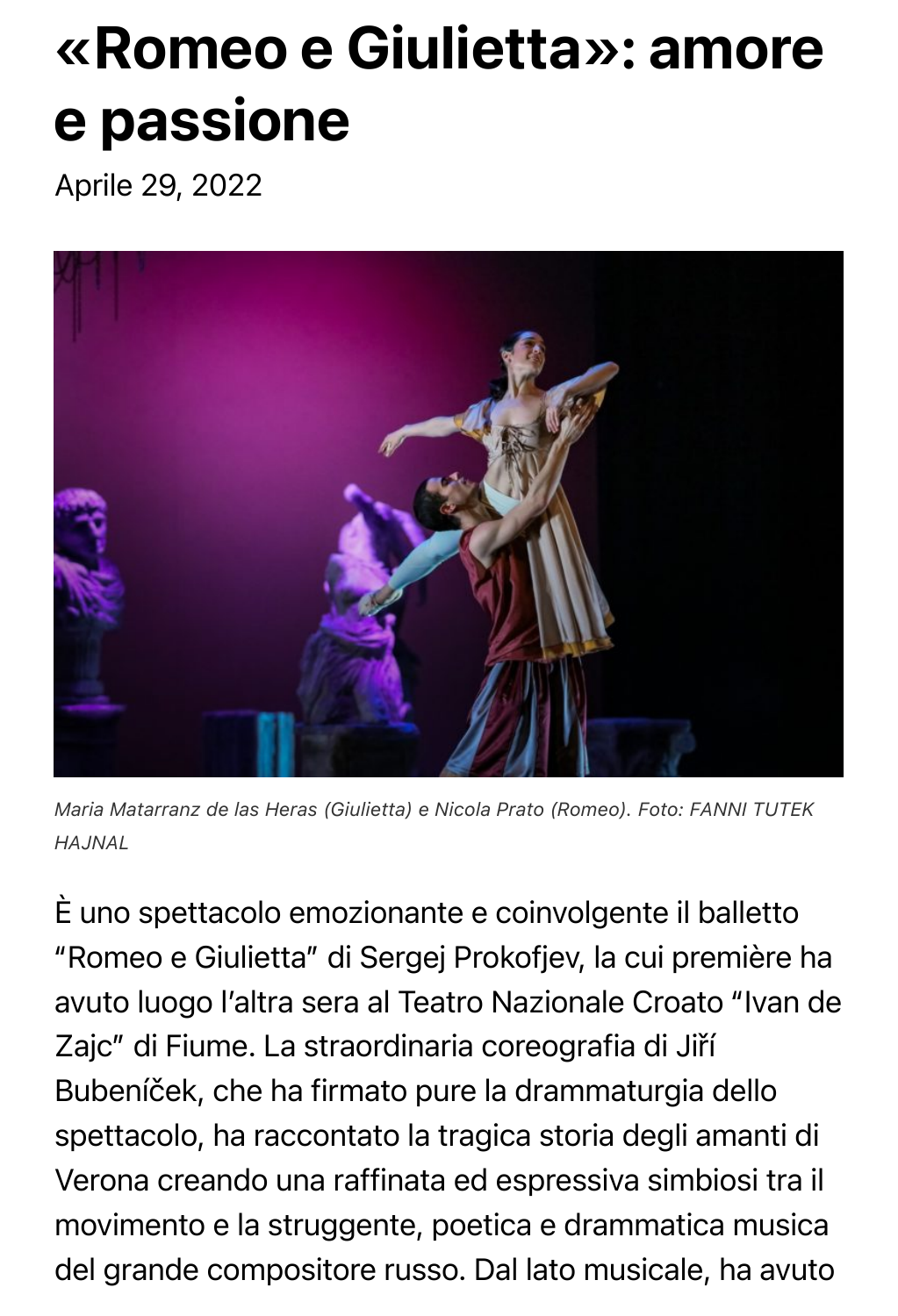un sostegno sensibile dell'Orchestra sinfonica di Fiume, sotto la direzione del Maestro Valentin Egel.

## La pièce debuttò a Brno

Sergej Prokofjev compose il balletto basato sull'omonima tragedia di William Shakespeare tra il 1935 e il 1936 e lavorò inizialmente al libretto con l'aiuto dell'amico Sergej Radlov, studioso dell'opera del bardo inglese e dell'adattamento della trama. La tragedia venne ulteriormente elaborata con Piotrovskij e con il coreografo Leonid Lavronskij e risultò in un balletto composto da quattro atti e dieci scene. Inizialmente, il balletto non ebbe molta fortuna, in quanto la prima rappresentazione, prevista a Mosca, venne archiviata perché sia il corpo di ballo che il coreografo Lavronskij consideravano i passi troppo difficili a causa del ritmo variegato della musica di Prokofjev, caratterizzata da continui cambiamenti. Il debutto del balletto avvenne al Mahen Theatre di Brno nell'allora Cecoslovacchia il 30 dicembre 1938, con la coreografia di Vanja Psota e, nei panni dei protagonisti, lo stesso Psota e Zora Semberova.

Nel Teatro fiumano, il balletto di Prokofjev è stato proposto due volte negli ultimi trent'anni. La prima fu il sontuoso allestimento realizzato negli anni Novanta, un balletto classico con costumi sfarzosi e scene elaborate, la cui trama si svolgeva interamente dietro a uno schermo di tela trasparente, come per ricordare un sogno. Il secondo allestimento fu realizzato negli anni '10 e venne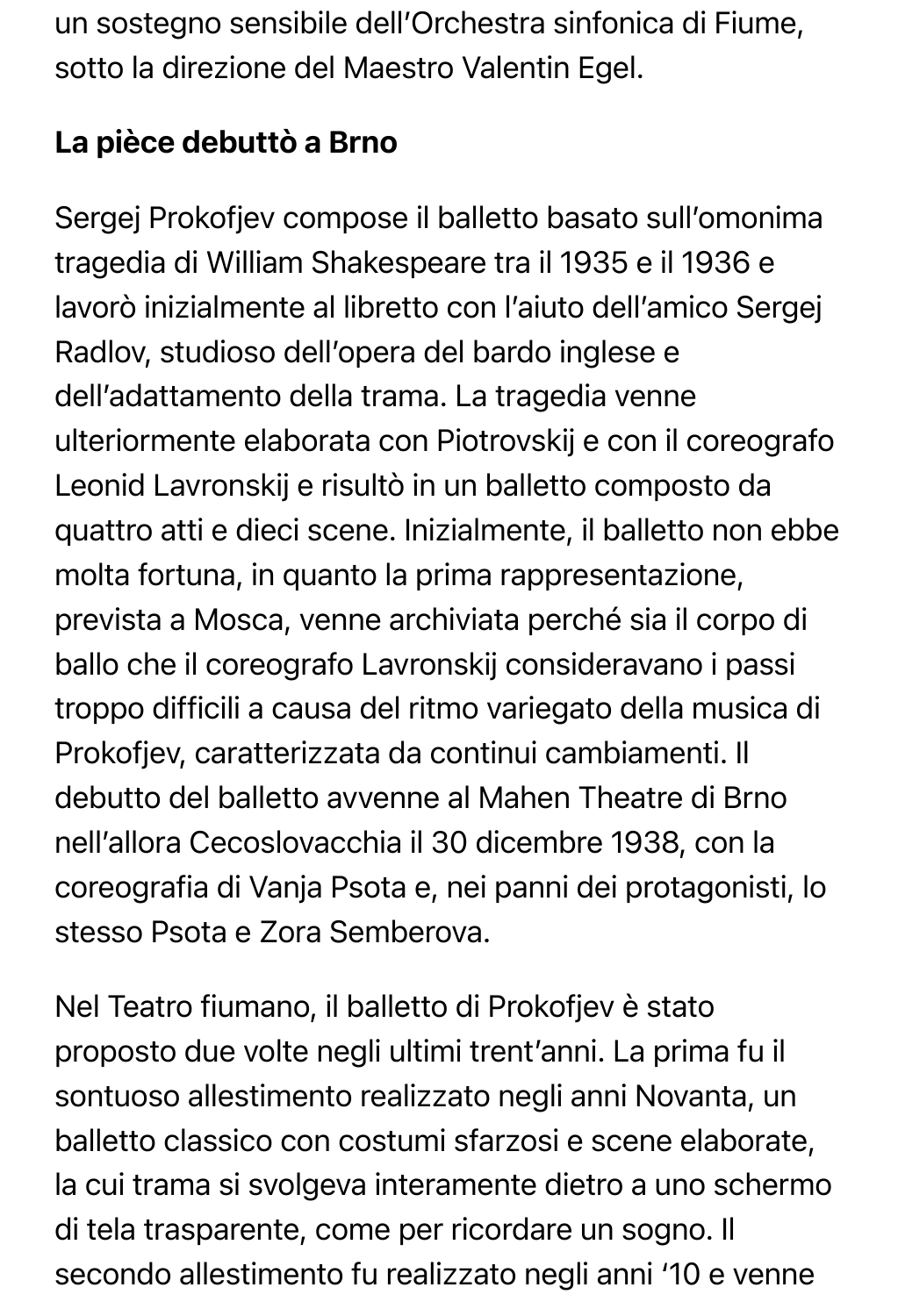concepito come un'interpretazione contemporanea ed estremamente poetica della tragedia shakespeariana.

# Rispetto per la musica

La versione attuale, di Jiří Bubeníček, è un balletto moderno che, però, segue minuziosamente tutti i risvolti della trama e dà molto spazio alla caratterizzazione di ciascun personaggio. La coreografia, fisicamente esigente ed energica, con elementi pressoché acrobatici, delinea ed esprime con grande efficacia un'intera gamma di sentimenti – l'amore e la passione, la gelosia, l'umorismo, l'ansia, la tristezza, il dolore e l'agonia – sostenuta dalla splendida partitura di Prokofjev. È proprio il rispetto per la musica del compositore russo, la cui ricchezza espressiva ricalca fedelmente la tragedia di Shakespeare, ciò che conquista lo spettatore.

# Brillanti interpretazioni

Nei ruoli della tragica coppia amorosa hanno brillato Maria Matarranz de las Heras (Giulietta) e Nicola Prato (Romeo), i quali hanno reso le loro parti con profonda espressività e dedizione, donando al pubblico interpretazioni particolarmente toccanti. Nei duetti, gli straordinari ballerini hanno dimostrato un affiatamento fuori dal comune, esprimendo con convinzione, attraverso il movimento e la mimica del volto, i primi elettrizzanti istanti dell'innamoramento, quindi la passione e l'amore, il dolore e l'agonia, commuovendo il pubblico.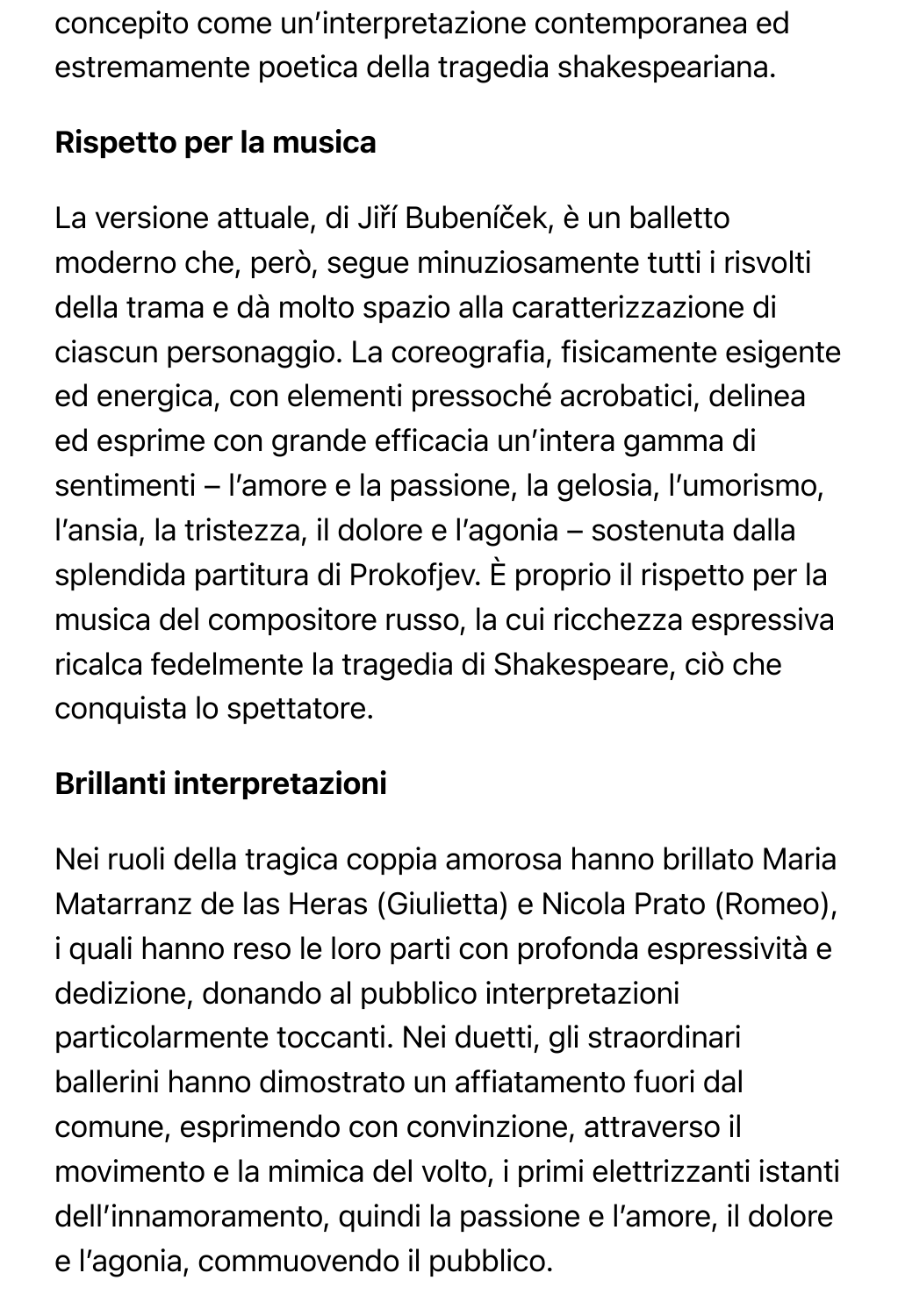Michele Pastorini è stato un Tebaldo grintoso e minaccioso, mentre Tea Rušin è stata imponente nei panni della contessa Montecchi. Marta Kanazir si è esibita nei panni della dolce nutrice di Giulietta, Tommy Rous ha impersonato un esuberante Mercuzio. Negli altri ruoli si sono esibiti Tilman Patzak (frate Lorenzo), Andrei Köteles (Escalo, principe di Verona), Ali Tabbouch (conte Capuleti), Marta Voinea Čavrak (contessa Capuleti), Jody Bet (Paride), Francesco Pio de Benedictis (conte Montecchi), Leonardo De Santis (Benvoglio), Soyoka Iwata, Milica Mucibabić, Ksenija Krutova, Anna Zardi e Maria del Mar Hernandez.

## Un pubblico partecipe

La scenografia, firmata da Ana Aleksandra Buković, composta da elementi architettonici e frammenti di statue, ha suggerito in maniera efficace un'ambientazione rinascimentale del balletto, mentre collocando una passerella al centro della platea si è voluto rendere partecipe della trama anche il pubblico e ampliare il luogo dell'azione, trasformando l'intera sala teatrale in palcoscenico. Le luci discrete di Dalibor Fugošić e Jiří Bubeníček hanno accompagnato lo svolgersi della trama, mentre i video di Fanni Tutek Hajnal hanno ravvivato lo sfondo del palcoscenico e aggiunto allo spettacolo una dimensione in più. I costumi, di Nadina Cojocaru (che firma pure la drammaturgia dello spettacolo), sono voluti essere un'interpretazione contemporanea della moda rinascimentale, ma ci sono sembrati alquanto scialbi. Non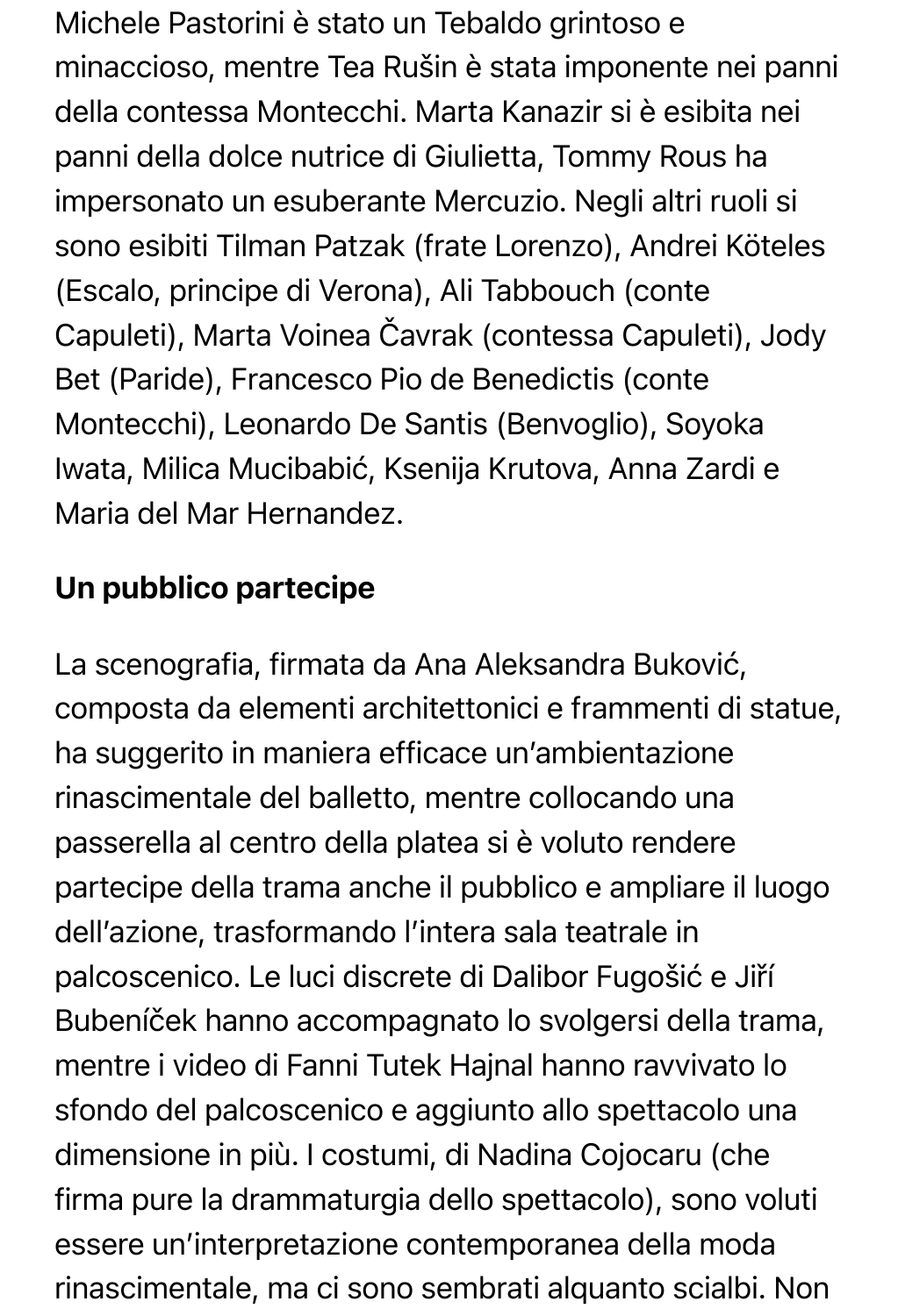avrebbe guastato qualche accento di colore, soprattutto nei costumi della nobiltà e in particolare in quelli di Romeo e Giulietta.

## Interventi degli attori

Il balletto è stato intercalato dagli interventi degli attori Ivna Bruck del Dramma Italiano e Mario Jovev del Dramma Croato, che hanno interpretato alcuni versi della tragedia shakespeariana in lingua croata. Questi segmenti ci sono sembrati superflui in quanto occasionalmente coprivano la meravigliosa musica del balletto, già di per sé chiara e descrittiva e arrestavano lo svolgersi della trama. Forse non sarebbero stati tanto d'intralcio se fossero stati introdotti soltanto all'inizio e alla fine dello spettacolo. Nonostante ciò, i due attori hanno interpretato con vigore i loro versi.

L'Orchestra sinfonica di Fiume con il Maestro Valentin Egel è stata un sostegno più che sicuro al corpo di ballo, eseguendo con slancio e una dinamica ben dosata ciascun segmento dell'esigente partitura, dalla drammatica Danza dei cavalieri alla struggente melodia che descrive la morte di Giulietta. L'Orchestra ha dato vita alla straordinaria inventiva melodica e alla fantasiosa orchestrazione che rendono il balletto "Romeo e Giulietta" un vero capolavoro e uno degli apici della musica orchestrale del XX secolo. Lunghi e forti applausi del pubblico entusiasta.